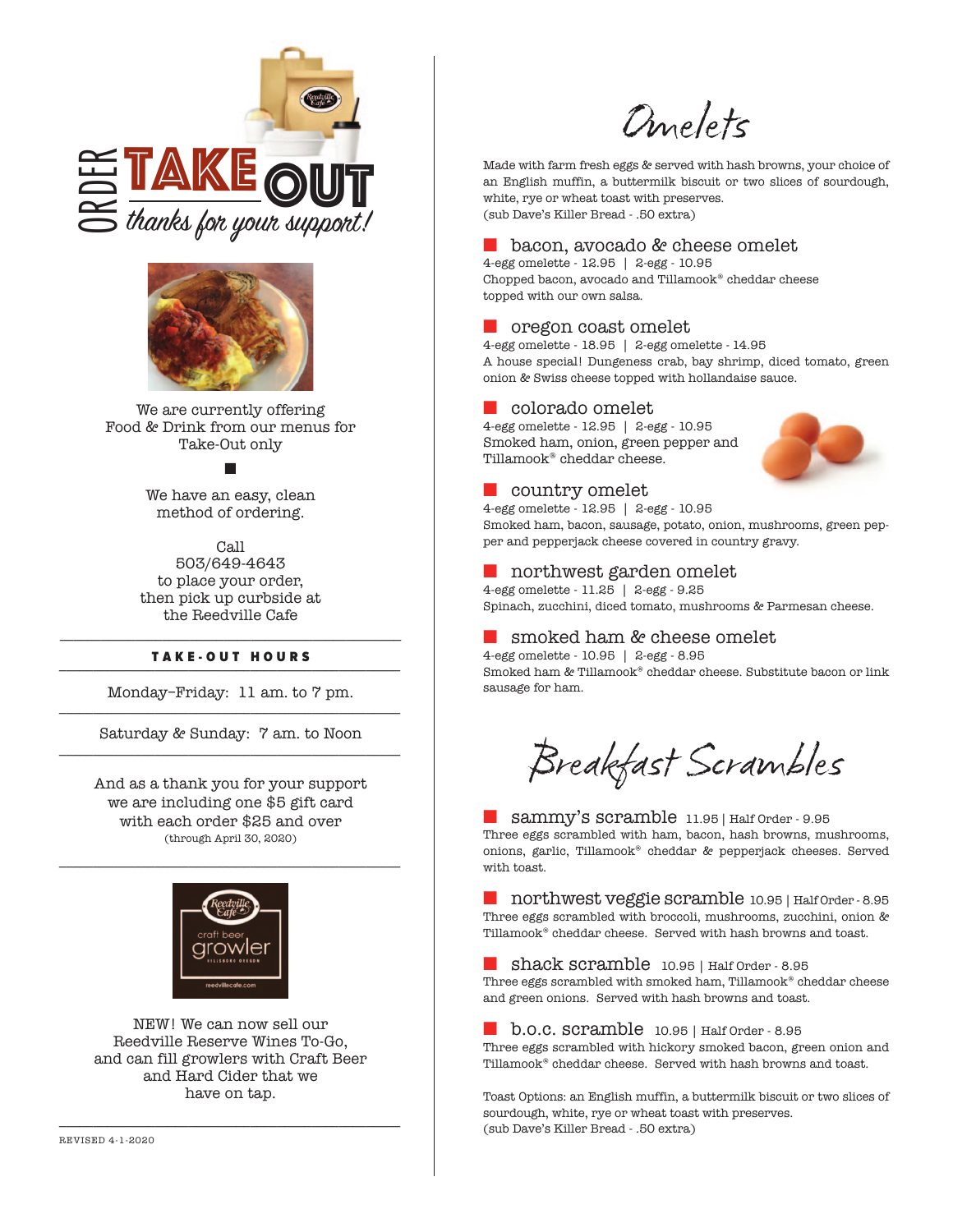Hearty Breakfasts

All of these "Hearty Breakfasts" are served with hash browns, your choice of toast and preserves. Choose from an English muffin, a buttermilk biscuit, or two slices of sourdough, white, rye, or wheat toast. (sub Dave's Killer Bread - .50 extra)



#### ■ one egg farm breakfast 8.95

One egg (cooked any style). Served with hash browns, toast and your choice of one of the following:

- Two Strips of Bacon
- Two Strips of Peppered Bacon
- Two Link Sausages

one egg, hash browns & toast 7.75

### ■ two egg farm breakfast 10.75

Two eggs (cooked any style). Served with hash browns, toast and your choice of one of the following:

- Four Strips of Bacon
- Four Strips of Peppered Bacon
- Four Link Sausages
- One Patty Sausage
- One Slice of Smoked Ham

two eggs, hash browns & toast 8.75

■ chicken fried steak & country gravy 13.50 Served with two farm fresh eggs, hash browns & your choice of toast.

pork loin chops & country gravy 13.50 | Half Order -10.25

Two boneless pork loin chops covered in country gravy & served with two farm fresh eggs, hash browns and your choice of toast.

Classics

#### ■ eggs benedict 11.50 | 1/2 order - 9.50

A grilled English muffin topped with sliced Canadian bacon, poached eggs and covered with Hollandaise sauce. Served with hash browns.

#### ■ crab benedict 18.95 | 1/2 order -12.95

A grilled English muffin topped with Dungeness-lump crab blend, two poached eggs and Hollandaise sauce. Served with hash browns.

\_\_\_\_\_\_\_\_\_\_\_\_\_\_\_\_\_\_\_\_\_\_\_\_\_\_\_\_\_\_\_\_\_\_\_\_\_\_\_\_\_\_\_\_\_\_\_\_\_\_\_\_\_\_\_\_\_\_

■ We fry with all-natural 0 trans fat oil.

■ Consuming raw or undercooked meats, poultry, seafood, shellfish, or eggs may increase your risk of food-bourne illness.

REVISED 9-4-2018

House Specialties

## ■ fresh avocado caprese toast 10.95

A thick slice of toasted bread topped with sliced avocado, fresh mozzarella, fresh basil, a drizzle of balsamic reduction and extra virgin olive oil, a fried egg and bacon.

■ Lighter Option (without bacon & egg) 8.95

#### ■ corned beef hash & eggs 11.50

Traditional hash made with our own slow-roasted corned beef topped with two eggs, cooked any style and served with your choice of toast and preserves. Add a side of creamy horseradish sauce -- upon request.

#### ■ the original haystack 9.95

A large portion of hash browns smothered in country gravy and topped with two eggs. Covered with Tillamook® cheddar cheese & green onions. Served with toast & preserves.

■ biscuit & country gravy combo 10.25

Two buttermilk biscuits served with two eggs, cooked any style and your choice of four strips of bacon or link sausages.

#### two biscuits & country gravy - 5.95

#### ■ country skillet 12.50

Our delicious home-fried, cubed potatoes tossed with ham, sausage, bacon, onion, and green pepper covered with melted Tillamook® cheddar cheese, country gravy, and two eggs - any style. Served with choice of toast and preserves.

Steak & Eggs

top sirloin steak & eggs 8 oz. - 19.50

■ rib-eye steak & eggs 10 oz. - 24.95

All steaks charbroiled to your specification. Served with two eggs (cooked any style), hash browns and toast.

\_\_\_\_\_\_\_\_\_\_\_\_\_\_\_\_\_\_\_\_\_\_\_\_\_\_\_\_\_\_\_\_\_\_\_\_\_\_\_\_\_\_\_\_\_\_\_\_\_\_\_\_\_\_\_\_\_\_

#### toast options:

❏ one English muffin, one buttermilk biscuit, or two slices of sourdough, white, rye, or wheat toast (sub Dave's Killer Bread - .50 extra).

#### healthy options:

❏ substitute fresh fruit for hash browns & toast (additional charge).

❏ substitute soy Garden Sausage for link or patty sausage (additional charge).

\_\_\_\_\_\_\_\_\_\_\_\_\_\_\_\_\_\_\_\_\_\_\_\_\_\_\_\_\_\_\_\_\_\_\_\_\_\_\_\_\_\_\_\_\_\_\_\_\_\_\_\_\_\_\_\_\_\_

❏ substitute cholesterol free "Eggbeaters" for eggs at no additional charge.

❏ sugar-free syrup available upon request

Please be aware that our restaurant uses ingredients that contain all the major common FDA food allergens: peanut, tree nuts, eggs, fish, shellfish, milk, soy and wheat.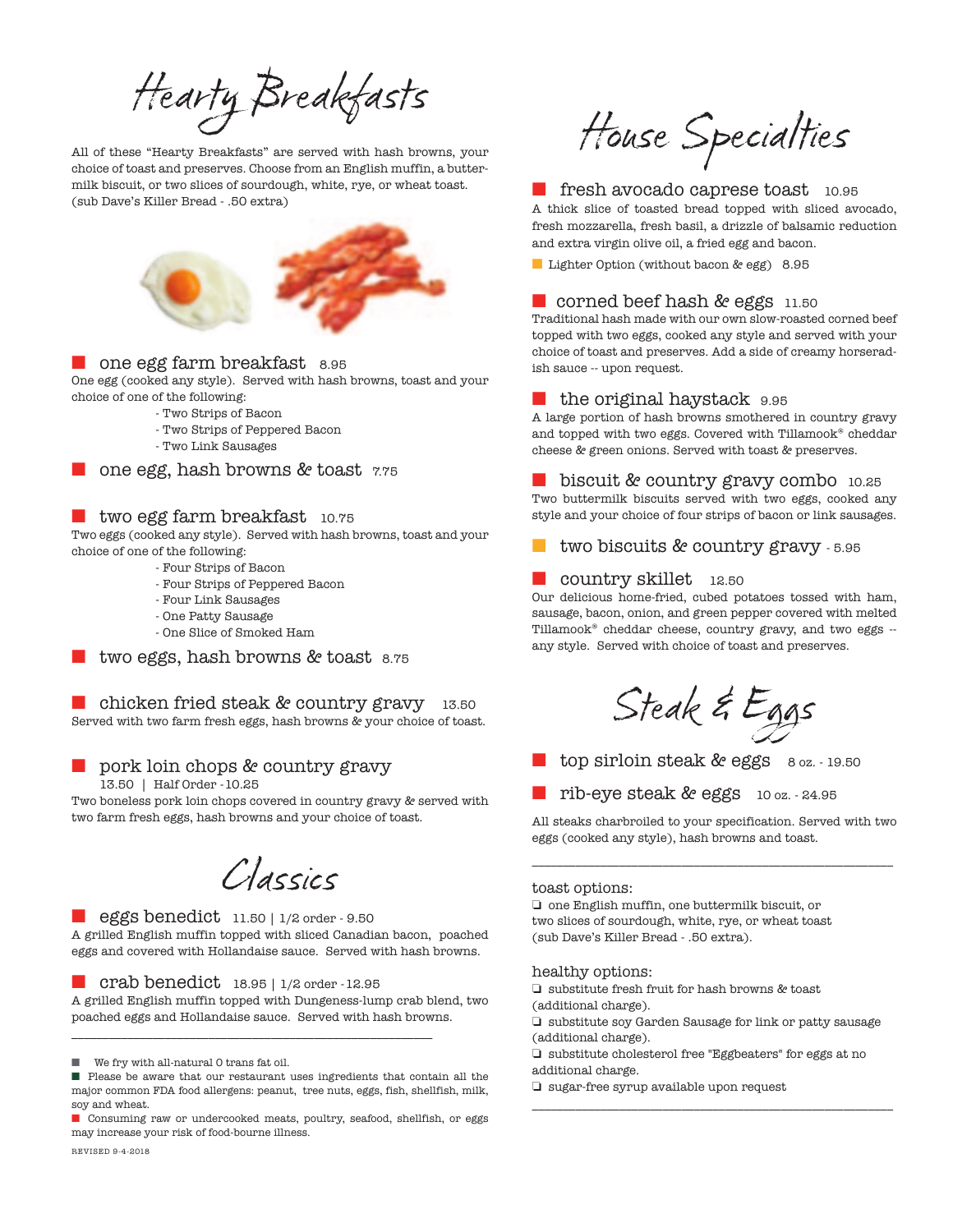Pancakes

Served with butter & hot syrup.

■ buttermilk pancakes Short Stack (2) - 4.95 | Full Stack (4) - 6.95

## **blueberry pancakes** 7.95

Four buttermilk pancakes filled with fresh blueberries topped with powdered sugar.

#### ■ large pancake combo 8.95

Two eggs, short stack and choice of four strips of bacon, four link sausages or patty sausage.

#### ■ small pancake combo 7.95

One egg, short stack and your choice of two strips of bacon or two link sausage.



Waffles

Served with butter & hot syrup.

#### ■ belgian waffle 7.50

Malt batter made with butter that makes a difference you can really taste.

#### ■ belgian waffle combo 10.50

A Belgian waffle with one egg and choice of two strips of bacon or two link sausages.

## French Toast

Served with butter & hot syrup.

#### ■ french toast 795

A traditional favorite. Three thick slices of egg bread, grilled & sprinkled with powdered sugar.

#### ■ small order of french toast 5.95

Two thick-slices of egg bread' grilled & sprinkled with powdered sugar.

#### ■ large french toast combo 11.50

Two eggs (cooked any style), two pieces of French toast, and your choice of four strips of bacon or link sausage.

■ small french toast combo 9.95 One egg (cooked any style), two pieces of French toast, and your choice of two strips of bacon or link sausage.

\_\_\_\_\_\_\_\_\_\_\_\_\_\_\_\_\_\_\_\_\_\_\_\_\_\_\_\_\_\_\_\_\_\_\_\_\_\_\_\_\_\_\_\_\_\_\_\_\_\_\_\_\_\_\_

■ We fry with all-natural 0 trans fat oil.

■ Consuming raw or undercooked meats, poultry, seafood, shellfish, or eggs may increase your risk of food-bourne illness. REVISED 9-4-2018



Fruit & Oatmeal

- oatmeal apple crisp 8.95 Oatmeal topped with hot cinnamon-apple crisp, freshly baked in our kitchen and served with milk.
- sliced banana 1.95
- applesauce 1.95
- side of seasonal fruit 4.50
- hot oatmeal 4.95 Served with raisins, brown sugar & milk.

Sides / Egg-cetera

- hash browns 3.50
- $\text{bacon}$  2 Strips 3.50 | 4 Strips 4.95
- pepper bacon 2 Strips 3.50 | 4 Strips 4.95
- smoked ham steak 4.95
- Sausage 2 links 2.95 | 4 links or a patty 4.25
- soy garden sausage 2 (1 oz.) patties - 2.75 | 4 (1 oz.) patties - 4.25
- buttered toast 2.25 Your choice of an English muffin or two slices of sourdough, white, wheat, or rye. (sub Dave's Killer "21 Grain" Bread - .50 extra)
- buttermilk biscuit 1.75 Served with butter.
- eggs -- any style One Egg - 2.25 | Two Eggs - 3.95
- **country gravy** 1.25 (3 oz.) | 1.95 (6 oz.) A rich sausage gravy.

<sup>■</sup> Please be aware that our restaurant uses ingredients that contain all the major common FDA food allergens: peanut, tree nuts, eggs, fish, shellfish, milk, soy and wheat.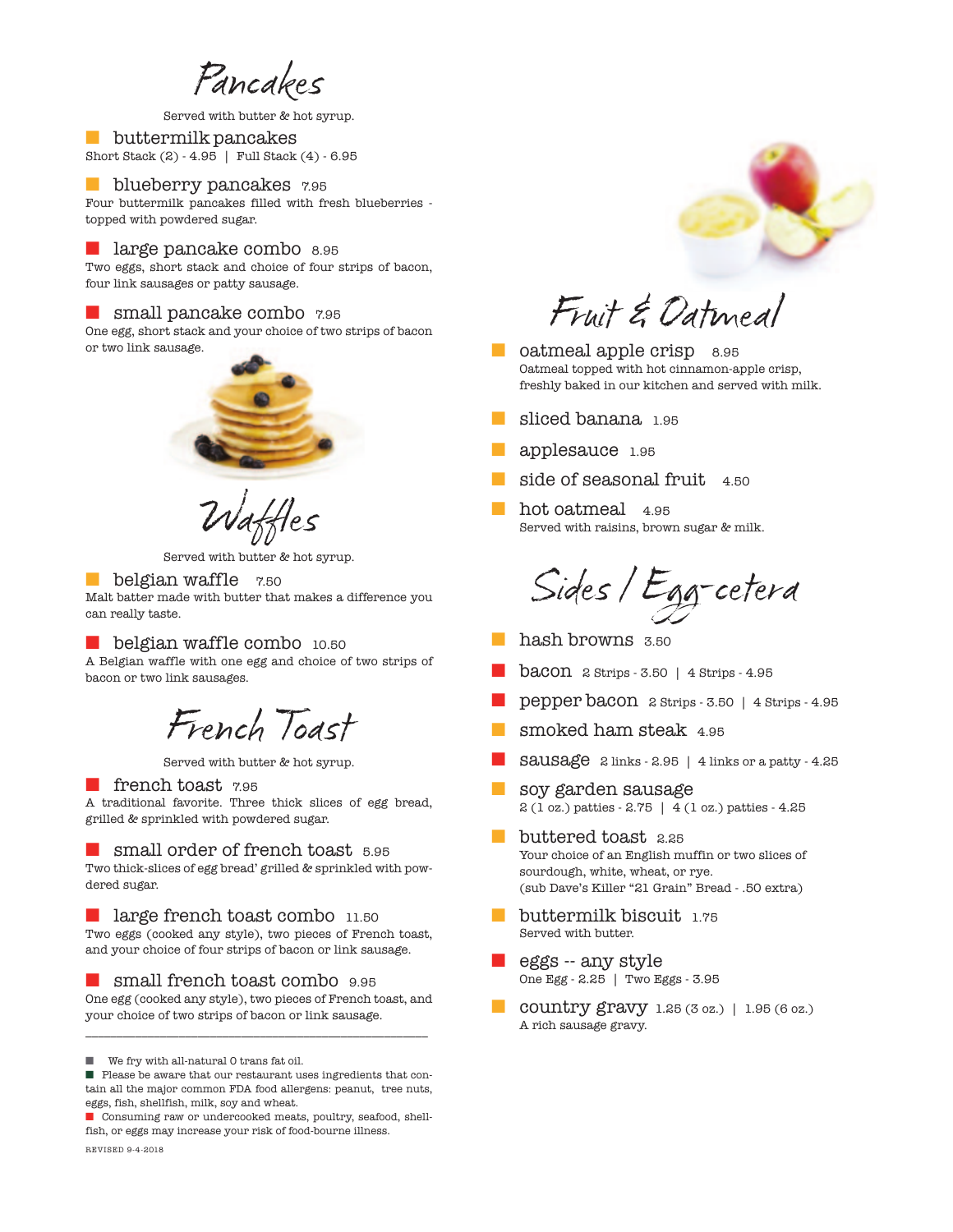Coffee,Tea& Cocoa

■ hot coffee 3.00 (free refills) Regular or Decaf Non-dairy alternative is available with your coffee upon request: Soy Milk

- hot tea 3.00 (free refills)
- hot chocolate 3.00 Topped with whipped cream
- fresh brewed ice tea 3.00 (free refills)
- hot spiced cider 3.00

Cold Drinks

- milk 2% or chocolate<br>10 oz. (Small) 2.50 16 oz. (Large) 3.25
- assorted juices Orange | Apple | Cranberry | Grapefruit | Tomato 10 oz. (Small) - 3.25 16 oz. (Large) - 4.25
- **soft drinks** 3.00 (free refills) Coke, Diet Coke, Sprite, Root Beer and Mr. Pibb
- lemonade 3.95 (one free refill)
- strawberry lemonade 4.25 (one free refill)
- raspberry lemonade 4.25 (one free refill)





Cocktails

Some breakfast cocktail favorites available with food orders.

- r-bar bloody mary 7.95 House Vodka, Tabasco® Bloody Mary mix & J.Wilbur's signature seasoning in a salt-rimmed glass. Garnished with celery, lime, olive & pepperoncini.
- screwdriver 5.50 | OJ & Vodka over ice
- mimosa 5.25 | OJ & sparkling wine
- house sparkling wine<br>4.50/glass | 15.00/bottle
- dark chocolate Kahlua & hot chocolate topped with whipped cream. 8.00

se.

- breakfast shot Jamison's Authentic Irish Whiskey and Buttershots with an OJ back. Tastes like pancakes! 8.50
- hot apple pie Tuaca Italian Brandy and hot cider topped with whipped cream & nutmeg 8.25
- **If it is a light coffee** Jamison's Authentic Irish Whiskey with brown sugar in freshly brewed hot coffee topped with whipped cream 8.25

Please see our Drink & Dessert Menu for other offerings.

■ We fry with all-natural 0 trans fat oil.

■ Please be aware that our restaurant uses ingredients that contain all the major common FDA food allergens: peanut, tree nuts, eggs, fish, shellfish, milk, soy and wheat.

■ Consuming raw or undercooked meats, poultry, seafood, shellfish, or eggs may increase your risk of food-bourne illness.

REVISED - 12-31-2019